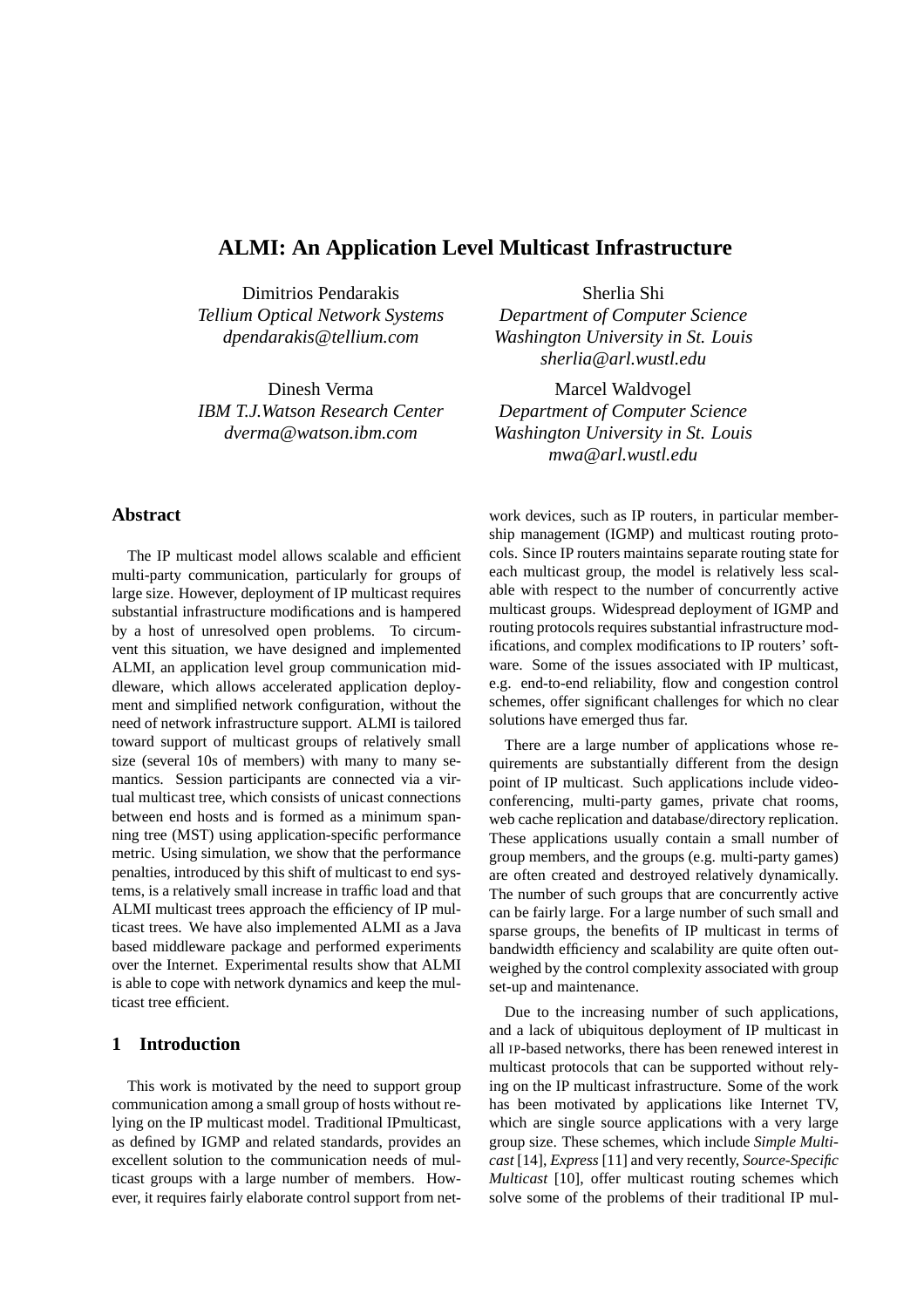ticast counterparts, such as address allocation and access control. Nevertheless, all these solutions require substantial changes to the network infrastructure and their adoption by the network community and deployment in the Internet is yet to be seen.

In order to meet the requirements of emerging applications, we need a solution for multi-sender multicast communication which scales for a large number of communication groups with small number of members, and does not depend on multicast support in the routers. In this paper, we propose an *application level multicast infrastructure* that addresses these concerns. This solution provides a multicast middleware which is implemented above the socket layer. Application level multicast offers accelerated deployment, simplified configuration and better access control at the cost of additional (albeit small) traffic load in the network. Since application level multicast is implemented in the user space, it allows more flexibility in customizing some aspects, e.g. data transcoding, error recovery, flow control, scheduling, differentiated message handling or security, on an application-specific basis.

In our scheme, participants of a multicast session are connected via a *virtual multicast tree*, i.e. a tree that consists of unicast connections between *end hosts*. The tree is formed as a *Minimum Spanning Tree (MST)*, where the cost of each link is an application specific metric. The implementation we describe in subsequent sections uses the round-trip application level delay between group members as this cost metric. However, a plug-in architecture enables this metric to be changed easily by applications. In this paper, we present the architecture of the multicast middleware we have developed, a Java based implementation, and the results of some performance experiments conducted over a local area network as well as over the Internet. We have called this Java based package, ALMI for *Application Level Multicast Infrastructure*.

The rest of the paper is organized as follows. We first present an overview of our architecture, including the operation of control and data planes in section 2, followed by a design of application specific components in section 3. Sections 4 and 5 present simulation analysis and experimental evaluation of ALMI, respectively. Section 6 describes related work; we conclude in section 7.

### **2 Architecture and Operations**

In this section, we describe the communication channels provided by ALMI and its related protocol operations for both controller and group members. We also describe operations related to multicast tree generation and criteria of tree updates and its stability issues. One of the advantage gained in ALMI is its value-added application specific components. To simplify explanation, we defer our design of these functionalities to next section.

### **2.1 Overview of ALMI Architecture**

An ALMI session consists of a session controller and multiple session members. Session controller is a program instance, located at a place that is easily accessible by all members. It may be co-located with one of the session members, typically the session initializer, or it could reside on a special purpose server or a multicast proxy installed within a corporate or an ISP network. Session members are organized into a multicast tree. A link in the multicast tree (solid line) represents a unicast connection between two members. Session data is disseminated along this multicast tree, while control messages are unicast between each member and the controller. The multicast tree is a shared-tree amongst members with bidirectional links. In order to avoid loops, two members incident on a link receive a designation of parent and child. This parent-child relation only distinguishes the two member for reasons we will explain later in this section; it does not indicate direction of data flow.

The session controller handles member registration and maintains the multicast tree. In order to achieve the latter, the controller performs two important functions:

- It ensures connectivity of the multicast tree when members join and/or leave the session and when network or host failures occur.
- It ensuresthe efficiency of the multicast tree by periodically calculating a minimum spanning tree based on the measurement updates received from all members. To collect measurements the controller essentially instructs each member to monitor a set of other members.

A session member receives and sends data as it would in an IP multicast session; in addition, it also forwards data to designated adjacent neighbors. Data eventually reaches all session members through this relaying process in a cooperative fashion. Besides forwarding data on the data plane, a session member also monitors the performance of unicast paths to and from a subset of other session members. This is achieved by periodically sending probes to these members and measuring an application level performance metric; in the current implementation the roundtrip response delay. Delay measurements are then reported to the controller and serve as the costs used to calculate a Minimum Spanning Tree.

ALMI takes the *centralized control* approach to maintain tree consistency and efficiency. This design choice is made for better reliability and reduced overhead during a change of membership or a recovery from node(i.e.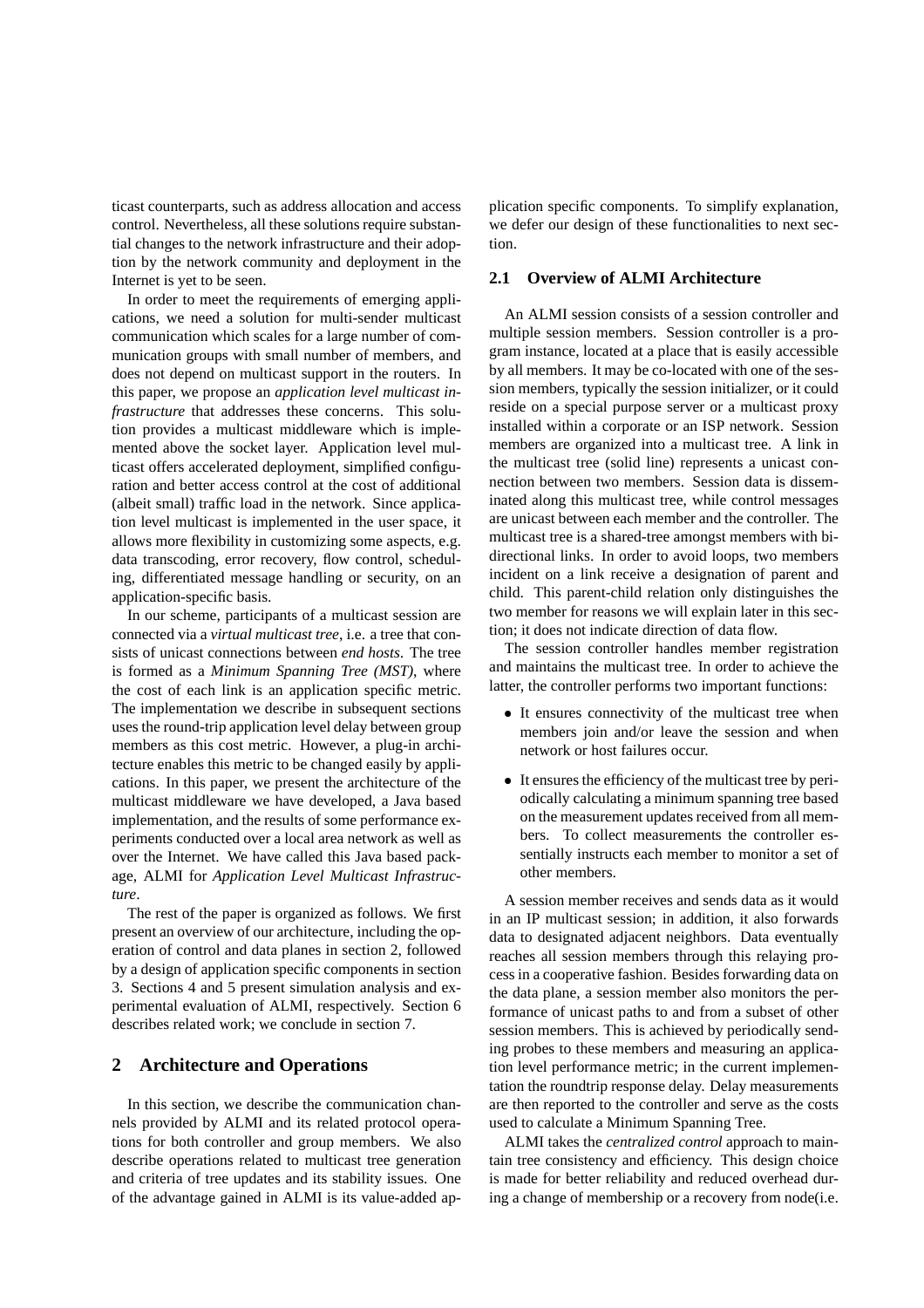end system) failure. On the other hand, the session controller manifests itself only in the control path, and does not obstruct high data rate transmissions among session members. We believe this centralized approach is adequate and efficient for a large range of multicast applications. However, a centralized controller architecture has obvious implications in control plane reliability and fault tolerance. Clearly, a single controller would constitute a single point of failure for all control operations related to the group. Two points should be made in this respect. First, the centralized session controller could be augmented with multiple *back-up controllers*, operating in "stand-by" mode, with addresses which are well known to all session members. In this case the "stand-by" controllers periodically receive state from the primary controller, which would include recent measurements, tree topology and current membership information. Second, even in the event that no control operation is possible, the existing ALMI tree, and hence data path, will remain unaffected and will continue operation until a membership change or a critical failure occurs. Therefore a transient controller (or its network) failure can be tolerated. In summary, we believe the benefit of simplicity offered by the centralized controller approach far outweigh any negative implications from the fault tolerance perspective.

### **2.2 Control Plane Operation**

ALMI relies on a *control protocol* for communication between session controller and session members. This protocol handles tasks related to membership management, performance monitoring and routing. ALMI uses a common packet format to carry both data and control packets, shown in Figure 1.



Figure 1: ALMI Packet Header Format

The content of this packet header is rather straight forward. *Session ID* and *Source ID* are generated by controller and guaranteed to be collision free. The *flag* field in the header defines various types of operation messages, including:

 Registration messages addressed from hosts to the controller. When a host joins a session, the controller returns a list of peering points from which the member should accept connection requests and

the parent to which the new member is to initiate a connection.

- Connection request and acknowledgment between parent and child. This message exchanges parent and child data port numbers, which are locally bound with either TCP accept sockets or with UDP sockets. Members use these ports to initialize future data connection.
- Performance monitoring messages reported from members to session controller, such as pairwise delay measurements between group members. Each update message includes a list of *current neighbor ID, delay measurement*- pairs and is recorded by controller for the use of calculating the minimum spanning tree.
- Distribution tree messages, generated by the controller, are used to inform members of their peering points in the data distribution tree. This message informs members of their new parent and children's ID. It typically occurs after detection of network or system errors, or after a tree transition.
- Neighbor monitoring update messages, which are sent by the controller to members to inform them a new list of neighbors they need to monitor. This message is triggered if the controller detects the number of current monitoring pairs has dropped below a threshold due to accumulated network errors. Or it is triggered due to the unsatisfaction of the current state of the multicast tree.
- Departure messages, are sent from group members to the controller and their current parent and children. If a child member receives such a message from its parent, it needs to contact the controller again to rejoin the group.

The *Tree Incarnation* field is to prevent loops and partitions in the multicast tree. Since a session multicast tree is calculated centrally by the controller, assuming correct controller operation, a loop free topology will always be generated. However, since tree update messages are independently disseminated to all members, there is always a possibility that some messages might be lost or received out-of-order by different groups members. In addition members might act on update messages with varying delay. All of these events could result in loops and/or tree partition. In order to avoid these transient phenomena, the controller assigns a monotonically increasing version number to each newly generated multicast tree. To avoid loops, a source generating packets includes its latest tree incarnation in the packet header. In order to guarantee tree consistency and at the mean time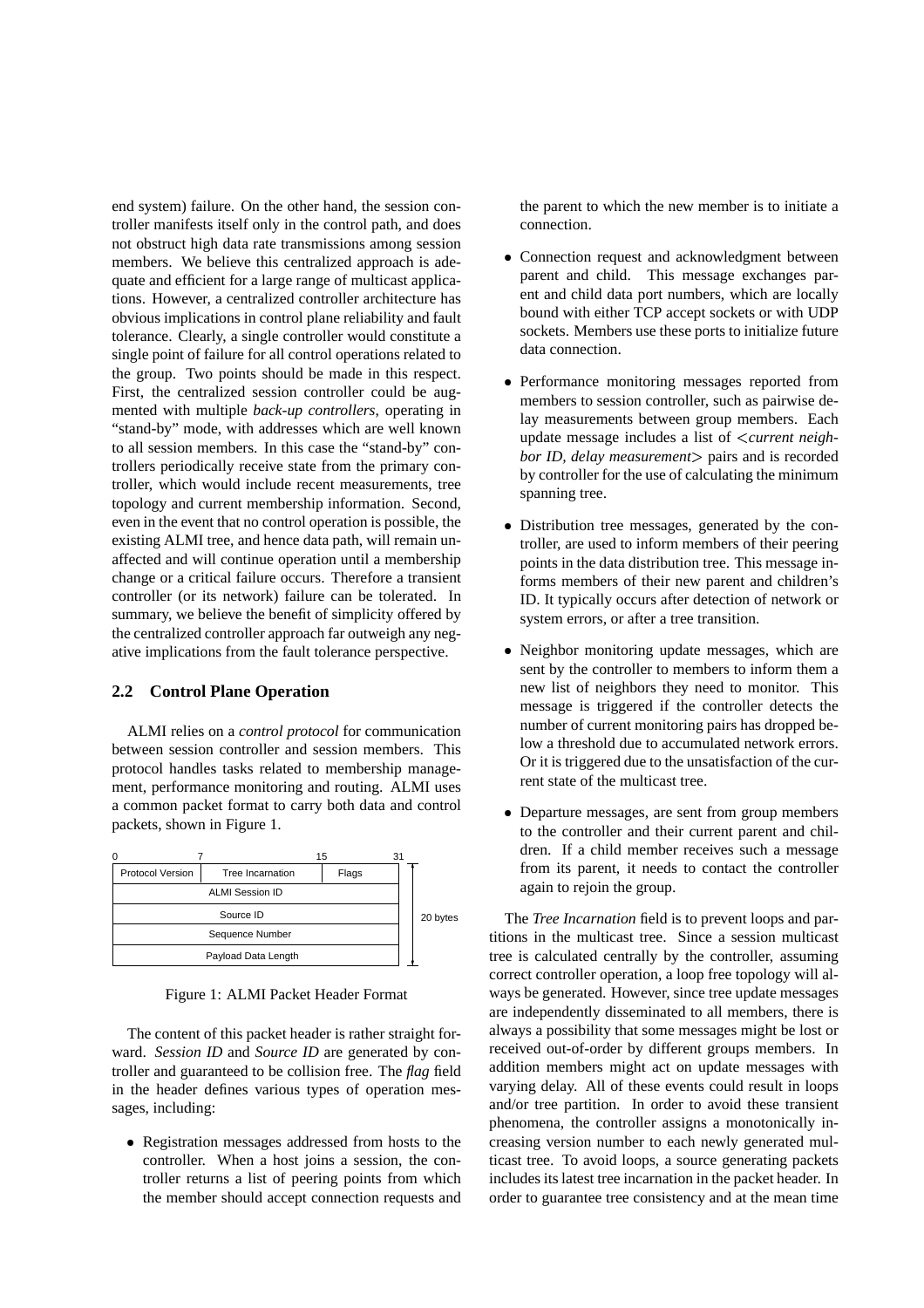ensure delivery of most packets, each ALMI node maintains a small cache of recent multicast tree incarnations. Thus, an ALMI node simultaneously keeps state about multiple trees, each with the corresponding list of adjacent nodes. The number of cache entries is configurable. When receiving a packet with tree version contained in the cache, the receiving node forwards it across the interfaces corresponding to this tree version. Packets with tree versions not contained in the cache are discarded. On the other hand, if a member receives a data packet with a newer tree version, it detects that its information is not up to date and therefore re-registers itself with the controller to receive the new tree information.

#### **2.3 Member Operation**

One of the first tasks a session member has to perform is to locate the session controller. It is assumed that initially, the session ID, the controller's address and port number are communicated or announced to members through online or offline schemes, such as a URL, a directory service or an email message. A session member is identified by its network address and port number, the combination of which will subsequently be referred to as the member's *address*. Members register by sending a *JOIN* message to the session controller. A member accepted to the group receives from the controller its *member ID*, as well as the ID and address of its parent. The member then sends a *GRAFT* message to its parent and in response obtains the data ports on which it receives and sends data.

Data distribution along the multicast session tree occurs on a hop by hop fashion. Depending on the application, data transfer between two adjacent members can be reliable or unreliable by deploying TCP (e.g. data replication services) or UDP (e.g. stream-based applications), respectively. There are clear advantages in being able to use existing, widely deployed protocols: first, it reduces system administration and configuration cost; and second, use of TCP and its associated congestion mechanism offers hop-by-hop reliability and provides compatibility in bandwidth sharing with regular flows. We stress that the last property is rather convenient since multicast congestion control is an extremely hard problem especially for its deployment viability. Additionally, applying TCP on a hop-by-hop basis implicitly creates back pressure for the source to slow down, resulting in end-to-end, albeit simplistic, congestion management.

When TCP is used, a connection has to be established between two adjacent nodes with one end initiating and the other end accepting the connection. Therefore, ALMI controller assigns parent and child labels to two adjacent nodes: a TCP connection is always initialized in the direction from a child to the parent. The parent-child relationship is also used in monitoring connectivity; if a child detects failure of the connection to its parent, it considers itself disconnected from the graph and sends a *REJOIN* message to the controller. On the other hand, if the parent detects a child connection failure, it simply closes the connection. This relationship does not indicate directions of data flows, however, once the multicast tree is formed, each member forwards data to all adjacent members, including all children and the parent, except the one on which data is received.

As part of the evolving tree dynamics, a session member might be required to switch to a new parent. Such an event can be initiated by either the controller ("push") or the member ("pull"). In the former case, the controller instructs the member to switch to a new parent because a substantially better MST has been computed. In the latter case, the member detects through the monitoring process that its parent is not responding or receives a *LEAVE* message from the parent. It then issues a *REJOIN* message to the controller, repeating the steps as when joining an ALMI group. In both cases, determination of a new parent is made by the controller.

#### **2.4 Multicast Tree Generation and Update**

We now turn to the computation of the ALMI distribution tree. A session multicast tree is formed as a virtual *Minimum Spanning Tree* that connects all members. The minimum spanning tree calculation is performed at the session controller and results are communicated to all members in the form of a *(parent, children)* list. Link costs are representative of application specific performance metric which is computed by members in a distributed fashion and reported to the controller periodically. In our current implementation, we uses roundtrip delay, measured at ALMI layer, as the metric because latency is important to most applications and is also relatively easy to monitor. However, some applications may find other metrics such as available link bandwidth, more useful and better suited to match its performance measure. As an example, a bandwidth intensive application may prefer a high bandwidth, high delay link to a low delay, low bandwidth link to carry its traffic. Design and development of these type of tools to obtain more sophisticated measurements helps ALMI to provide more flexible services and these tools can be easily plugged in as a module to ALMI. Nevertheless such instrumentation in a wide area network is non-trivial and it is beyond the scope of this paper to discuss these mechanisms. In the rest of this paper, we will simply use delay as the default performance metric.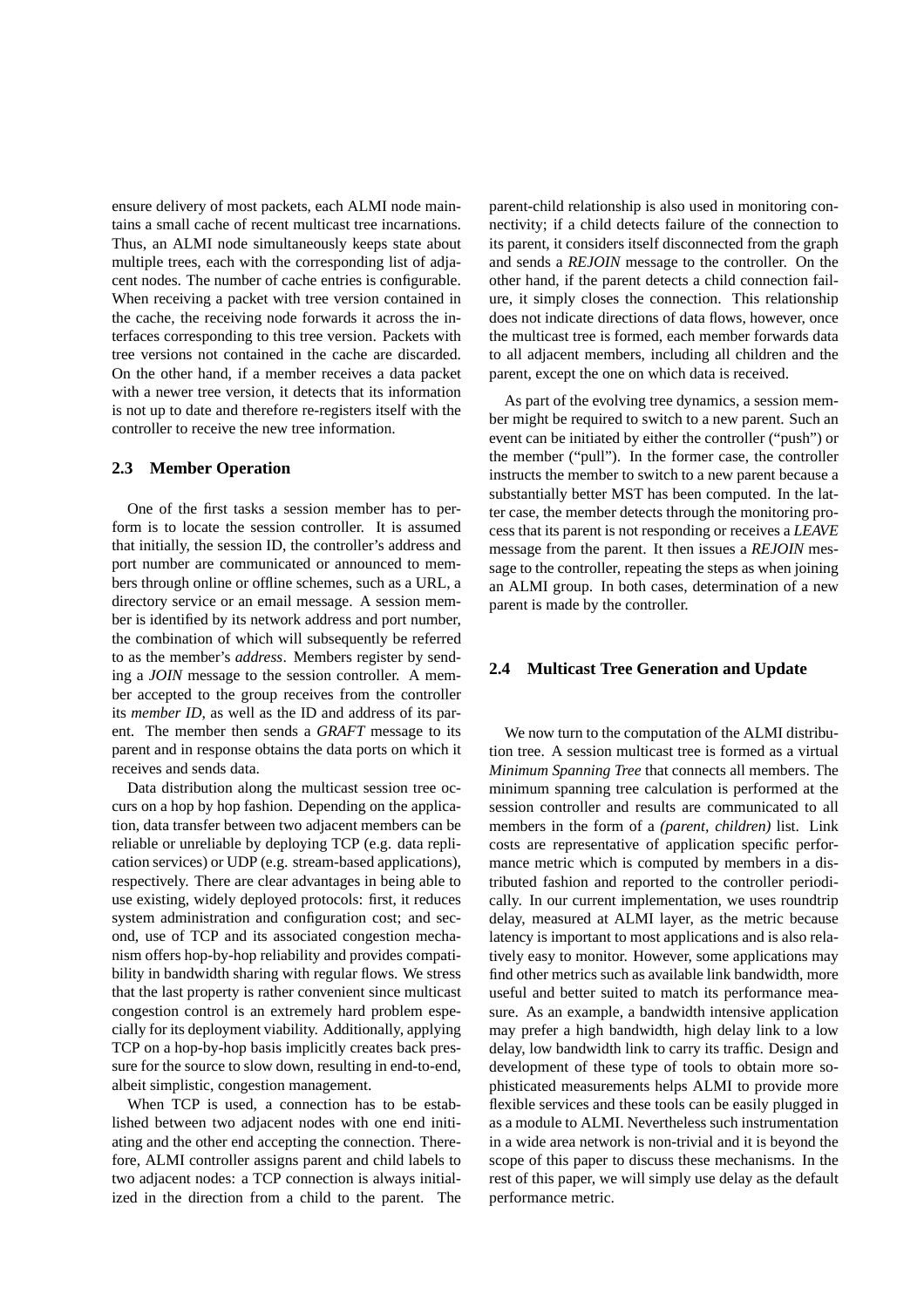#### **2.4.1 Neighbor monitoring graph**

In order to obtain monitoring results, ALMI connects all group members into a monitoring graph. Members send ping messages to measure round trip delay to its neighbors in the graph. For small groups, it is possible to create a mash and have  $O(n^2)$  message exchanges to compute the best multicast tree. However, as group size grows, it becomes unscalable to have large number of message exchanges since the monitoring process is periodic and continuous through the whole multicast session. To reduce control overhead, we limit the degree of each node in the graph, i.e. the number of neighbors monitored by a member, to be constant so as to reduce the number of message exchanges to  $O(n)$ . The consequent spanner graph results in sub-optimal multicast tree since it does not have a complete view of all possible paths and its set of edges may not be a super set of all edges in MST. Such sub-optimality is reduced, however, by occasionally purging the currently known bad edges from the graph and updating it with edges currently not in the graph. Over time, the graph converges to include all edges in the optimal degree-bounded spanning tree. Likewise, in a dynamic environment, the graph updates to trace the better set of edges and to produce a more favorable multicast tree.

#### **2.4.2 Multicast tree and its stability**

Once members start to report monitoring results to their session controller, ALMI is able to improve the multicast tree from its initial random tree.<sup>1</sup> As described above, an ALMI multicast tree is a degree-bounded optimal spanning tree. Since most end hosts tend to be on access links rather than at network core, it is desirable to confine the number of packet copies traversing through access links to be small, i.e a small degree bound. On the other hand, if servers use ALMI to construct a multicast session and they have accessto high speed network, the degree bound can be correspondingly configured higher.

A more crucial issue is how to achieve stability of the multicast tree since a change of tree is associated with operational cost such as *GRAFT*, *GRAFT ACK* and reinitiation of the data connection. More over, data packet may be lost or duplicated during a tree transition, and recovery process can be expensive for it incurs additional delay and data buffering at the application. Therefore, our goal of improving the performance of multicast tree is only on a long term basis and any potential path oscillations are prevented. The controller calculates the overall performance gain of the new multicast tree and switches tree only if the overall gain exceeds a threshold.

Both the frequency and threshold of switching tree are user configurable parameters.

## **3 Design of Application Specific Components in ALMI**

Previous sections presented the architecture of control and data planes in ALMI. One of the advantages in ALMI is its ease of deploying value-added services for applications, such as end-to-end reliability, data integrity and authentication, and quality of service. A complete design of building blocks to fulfill these requirements is outside the scope of this paper. This section discusses briefly design points in supporting some of these components and in particular, we present our design and protocols for a reliable data distribution service which we have recently implemented.



Figure 2: ALMI Naming and Error Control

#### **3.1 End to End Data Reliability**

Content distribution applications typically require data consistency and reliability. TCP has successfully satisfied these requirements for unicast connectivity; a TCPequivalent reliable transport protocol for multicast communication has been the subject of active research in recent years [12]. In an ALMI multicast group, the end-toend reliability problem still exists; however, the cause of the problems differs greatly from that over IP multicast. In ALMI, unicast TCP connections provide data reliability on a hop-by-hop basis, which implies that packet losses due to network congestion and transmission errors are eliminated. Instead, the main reason for packet losses in ALMI are due to multicast tree transitions, transient network link failures, or node failures.

In ALMI, implosion and exposure control happens naturally, it efficiently aggregate requests and retransmit

 ${}^{1}$ By default, the set of neighbors in the multicast tree is a subset of neighbors in the monitoring graph, so a re-computation can only result in performance improvement.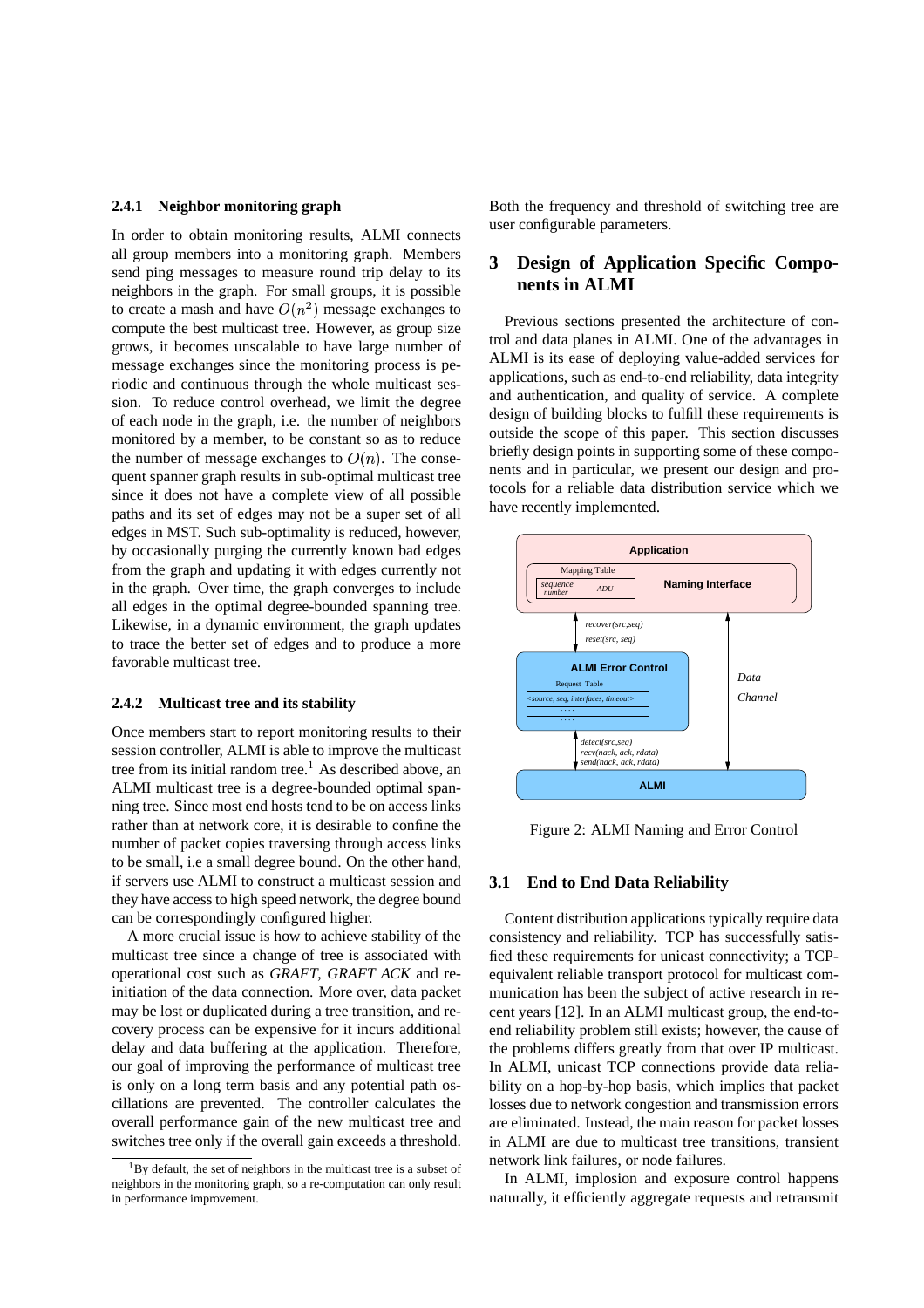data without the need for router support or knowledge of session topology. Upon loss detection, a session member sends a request onto the interface where data is received from. Requests are then aggregated at each hop so that only one of them escapes the loss subtree. When applications can buffer data or regenerate data from disk, retransmission can happen locally. In this case, the node above the lossy link will retransmit data to the requesting subtree. Otherwise, when upstream node has reset its application naming states(explained below) and can no longer retransmit data locally, a *NODATA* packet is sent back to the requestor, i.e. the head of the loss subtree. The requestor then initiates an *out-of-band connection* directly to the source, and subsequent request and retransmit are conducted over this out-of-band connection. In both local and out-of-band retransmission, upon receiving retransmitted packets, requestor forwards them to downstream requestors. The out-of-band connection is torn down after fulfilling the request. The choice of out-of-band request versus relaying request and retransmissions hop-by-hop is due to ALMI's loss characteristics: they are infrequent but usually happen in bulk. Typically, once a node loses its connection, it takes about 3 round trip time to re-connect to the multicast tree and detect packet losses. Although relaying request all the way up to the source can sometime aggregate more independent loss requests at higher up the tree, it adds perhop processing and transmission delay for each request and retransmission packet, and also disrupts the normal data distribution process. On the contrary, an out-of-band connection separates data distribution from retransmissions and have much less processing delay.

Additionally, ALMI also deploys *ACKs* to synchronize data reception states at members. This is necessary for applications that require total reliability but have limited buffer space. Before resetting their buffers, members need to ensure all packets in buffer are correctly received by all members. An  $ACK$  is a list of  $\lt$  source, sequence number > pairs, where sequence number is the highest contiguous sequence number received locally from a data source. Initiated from leaf nodes, *ACKs* are sent upstream towards the root. At each intermediate node, once a member received *ACKs* from all its children, it forwards upstream an *ACK* containing the minimum of sequence numbers for each source. When the *ACK* reaches root, it is multicasted back downstream and reset every nodes' state to their common minimum. A member is then free to clear up all packet buffers with sequence number less than the minimum. The frequency of the *ACK* process depends on both the data rate and the smallest buffer space at a member application.

### **3.2 Data Naming**

An important question related to error recovery is that of *data naming*. Applications and ALMI require a commonly understood naming convention so that they can communicate which data is requested. Since losses in ALMI group are more likely to occur in batches over dispersed time intervals rather than isolated packets on regular time intervals, sequence numbers as used by TCP, are insufficient to specify a member's data reception state and could hinder a members' ability to request and retransmit data efficiently. Furthermore, an application may decide to ignore certain packets, for example, packets containing out-of-date information, and only recover others. A data naming component is thus more desirable since it allows flexibility in tailoring application reliability semantics.

In ALMI's data naming interface, an application can specify the mapping between its *application data units* and ALMI packet sequence numbers. An *ADU* is solely defined by application protocol, for example, for some database applications, it can be an object ID; or for a ftp application, a tuple containing file name, offset, length >. Other more sophisticated mechanisms such as hierarchical data naming schemes [15, 5] can be incorporated as well, to achieve better flexibility and efficiency.

## **3.3 Other Components**

There are many other functionalities that could be incorporated into ALMI, such as delay constraints for realtime sessions, access control for private multicast sessions and etc. In ALMI, an application delay bounds can be achieved by constraining the diameter of the computer MST tree. Similarly, the multicast tree can be computed with constraints on the degree of session members, in order to achieve better load balancing. Regarding access control, the session controller is naturally capable of controlling which members are allowed to join; furthermore, the controller can act as a key distribution center, distributing symmetric keys to encrypt the data, as well as certificates and signed public keys that should be used for data authentication. We are currently underway adding these components to ALMI.

## **4 Simulation Analysis of ALMI Multicast Tree Efficiency**

While ALMI achieves group communication without relying on network layer multicast support and reduces the control load associated with group set-up and maintainance, it is bound to exhibit lower transmission efficiency since nodes on the distribution tree have to be ALMI capable and, thus currently confined to end hosts.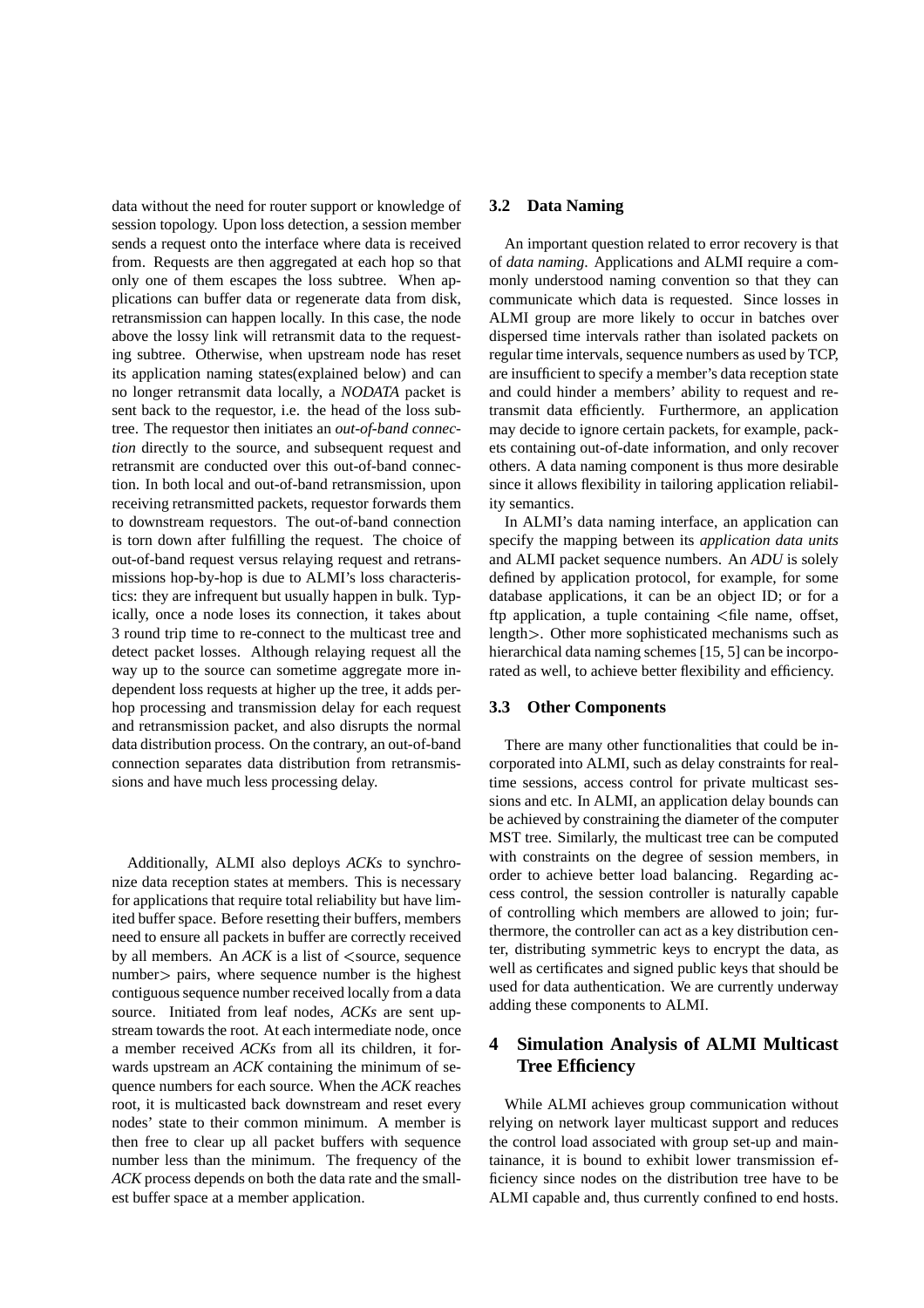Moreover, packet processing and forwarding at the application layer typically incurs higher delay when compared to router processing at the IP layer. In this section we investigate the extent of these ALMI performance constraints by conducting experiments which compare ALMI to IP multicast. Results obtained provide insight onto the trade-offs associated with ALMI and allow us to decide the applicability of ALMI for specific applications and deployment settings.

We examine the relative cost of an ALMI tree to those of source-rooted shortest path multicast trees as well the cost of a mesh of unicast connections which would have to be used in the absence of any multicast support. Trees are generated and costs computed over a set of random graphs with a variable number of multicast group members. The algorithms for generating random graphs are similar to those in [19], where a connected graph is generated with a specified edge connectivity probability.

In comparing the cost of an ALMI multicast tree to that of source-rooted shortest path multicast trees we note that since ALMI constructs a shared multicast tree, the cost of distributing data is the same independently of the location of the sender(s). However, this property does not hold for source-rooted trees, in which data originating at different nodes will traverse paths of differing cost to reach all group members. Therefore, to achieve a meaningful comparison, the cost of an ALMI multicast tree is compared with the average cost of all shortest path trees rooted at each group member.

As mentioned in Section 2, ALMI provides a mechanism to further reduce control traffic load by allowing members to collect delay measurements to only a subset of other group members. Obviously, performing the MST calculation on a (connected) subgraph results in a sub-optimal ALMI distribution tree. In this section, we analyze quantitatively the impact of this mechanism in terms of how much it increases the cost of the actual ALMI multicast tree. The cost of an ALMI tree is defined to be the sum of delays on each link of the shared multicast tree; all link delays are assumed to be symmetric.

Figures 3 and 4 depict multicast tree cost in a random graph and a transit-stub graph, respectively. Each data point is derived by averaging over the results of 10 graphs. Random graphs in Figure 3 consist of 500 nodes with an average node degree of 5, and transit-stub graphs in Figure 4 consist of about 6000 nodes, with an average node degree of 3. More details about the formation of transit-stub graphs can be found in [19]. Link costs are uniformly distributed in the interval  $[0, 1]$ .

In both figures, the x-axis of the graph on the left depicts multicast group size; groups of variable size are formed by selecting a random subset of network nodes as group members. It is assumed that every network node can be co-located with a host. The graphs on the left plot the average cost of all source-rooted trees, one for each multicast group node, the ALMI MST cost and the cost of a mesh of  $O(n^2)$  unicast connections among all group members. We also compute the cost of an ALMI multicast tree calculated from incomplete information, denoted as "ALMI sparse MST". This tree corresponds to the case where every ALMI node monitors the delay to just 10% of the total number of group nodes.

We first concentrate on the results depicted in the left graphs of figures 3 and 4. It is interesting to observe that for the random graph, at all group sizes the ALMI MST cost is smaller than the average source-based tree cost. This is essentially due to the fact that an ALMI multicast tree is an MST tree; optimal source based trees are computed based on information local to each node and, therefore, are not globally optimal. On the other hand, in a transit-stub graph, the ALMI multicast tree is about 20% more expensive. This difference is due to the distinct characteristics of the two types of graphs. Since an ALMI multicast tree consists of a collection of unicast paths between hosts, some network links will be typically traversed multiple times. In a transit-stub graph, since hosts reside in stub networks, the links between transit domains and stub domains will most certainly be traversed multiple times, whereas in the random graph topology, since hosts are co-located with network nodes and uniformly distributed throughout the graph, the number of such links are fewer, hence lowering the cost of the ALMI multicast tree. Finally, as expected, the ALMI sparse MST has a higher total cost since it is derived using a subset of link metrics. Still, the cost difference in all cases is within 50%, which could be considered a reasonable price to pay for a 90% reduction in performance monitoring traffic.

Thus far, we have assumed that all network links have equal cost and that hosts are co-located with network nodes; in other words host are attached to the network with zero cost. In practice, however, this assumption might not be accurate; typically *"last mile"* links have lower bandwidth and thus result in higher delays and MST costs. Higher "last mile" costs could adversely impact ALMI, since all data flows in and out of non-leaf nodes in the ALMI tree at least twice and hence, the cost of link connecting hosts to a network aggregation point will contribute more to the total tree cost. In the right side graphs of Figure 3 and 4, we plot tree costs against the cost of the "last-mile" links. We include the same comparisons; ALMI MST, ALMI "sparse MST", average of all shortest path trees and meshed unicast connections. In this simulation, multicast group size is fixed to 50 and the "last-mile" link cost is uniformly distributed between 0 and  $scale$ , shown on the x-axis.

The results demonstrate that, even for a moderate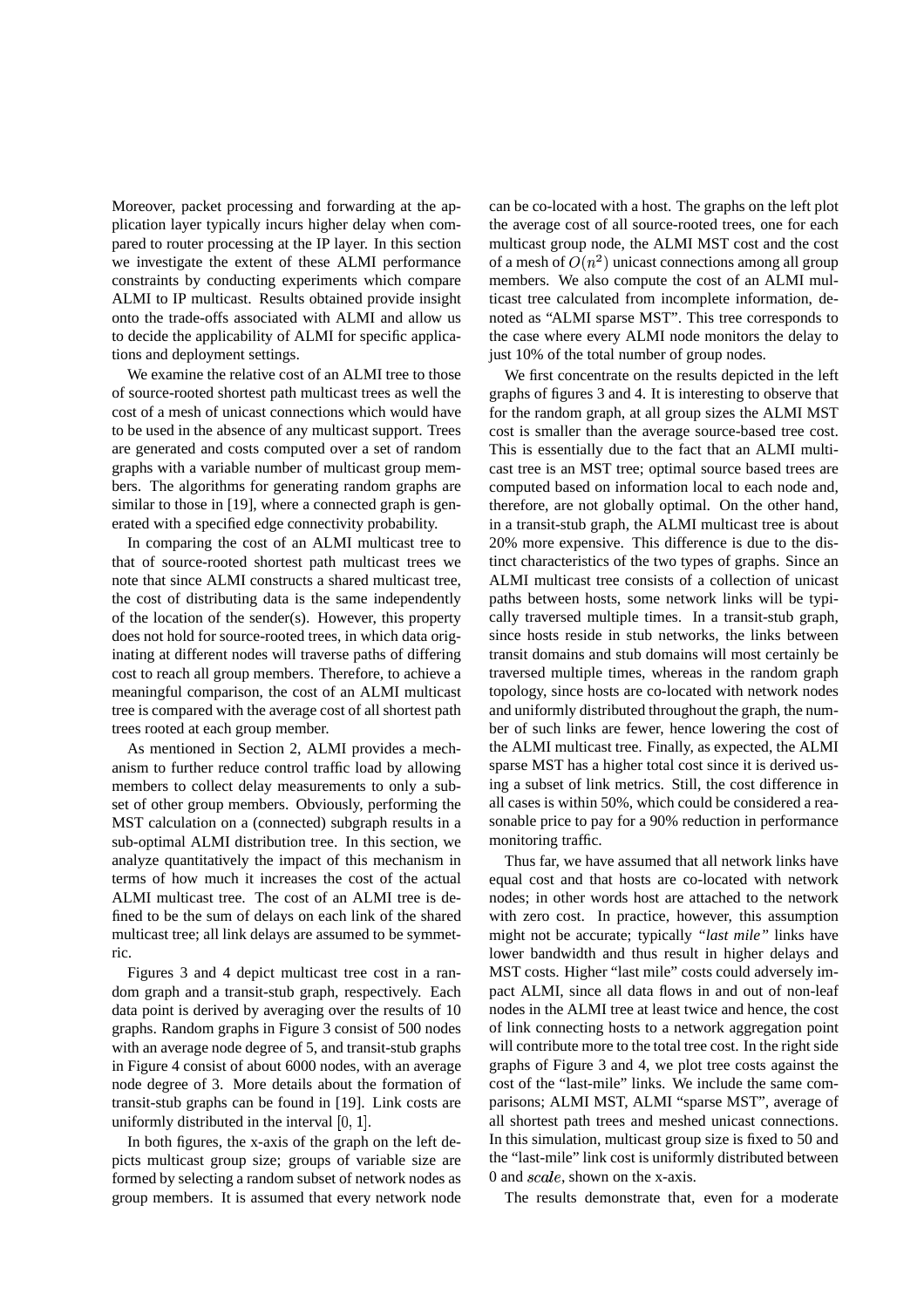

Figure 3: Cost Comparison of ALMI MST and Shortest Path Tree in Random Graph

group size of 50 members, the benefit of ALMI over pure unicast is still significant, reducing tree cost to only half. Furthermore, it is observed that as the cost of "last-mile" links increases, ALMI multicast tree cost decreases and approaches the cost of the average shortest path tree. This is due to the fact that MST calculation results in a tree which tends to prefer inclusion of low-cost links. This is similar to the behavior that would be observed if servers were deployed in the network to help relay data to other parts of the network. Overall, the simulation clearly shows the advantage of an ALMI multicast tree over  $O(n^2)$  unicast connections. The fact that ALMI is almost as efficient as the shortest path trees even in the presence of incomplete measurements, argues that it is a rather attractive solution for many multicast applications.

In this simulation, we have focused on comparison of ALMI multicast tree with source-rooted shortest path trees. Compliment to SPTs, shared multicast tree, as constructed from CBT [1] and PIM-SM [7] optimizes the total cost of the multicast tree. Although it is known that finding the optimal center for the multicast group is an NP-complete problem, there are heuristic placement strategies to select one of the group member or network node to be the core. In [18], it shows that a resulting shared multicast tree from a feasible heuristic method has an average cost of 95% of the cost of shortest path tree for a varied number of group sizes, average node degree and different node distributions. Therefore, we infer that the cost difference between ALMI multicast tree and CBT or PIM-SM will be comparably small as well.

### **5 Experimental Evaluation of ALMI**

We have implemented ALMI as a Java-based middleware package using JDK1.2 [17]. In the next two experiment sets, we evaluate the performance of an actual operational group of ALMI nodes over either a WAN or a LAN. These two scenarios have fundamental differences; in a LAN environment most of the delay between two ALMI nodes is due to host processing while over a wide area network, delay is mostly due to transmission, propagation and queuing delay over the network.

#### **5.1 Experiment Over WAN**

Over a wide area network, ALMI has to cope with the dynamics of network paths, such as distortion of delay measurements and transient link failures. ALMI needs to prevent the multicast tree from diverging from an efficient construction. To demonstrate that ALMI is able to achieve a cost-efficient tree, we have conducted experiments over 9 sites scattered in both US and Europe.

The experiment was run as follows. We started ALMI at all 9 sites and configured the ALMI controller to recalculate the multicast tree every 5 minutes. Simultaneously, we run traceroute from each site to every other site periodically, every 5 minutes. The output from traceroute provides us with a benchmark of the network delay experienced between nodes during our experiment. We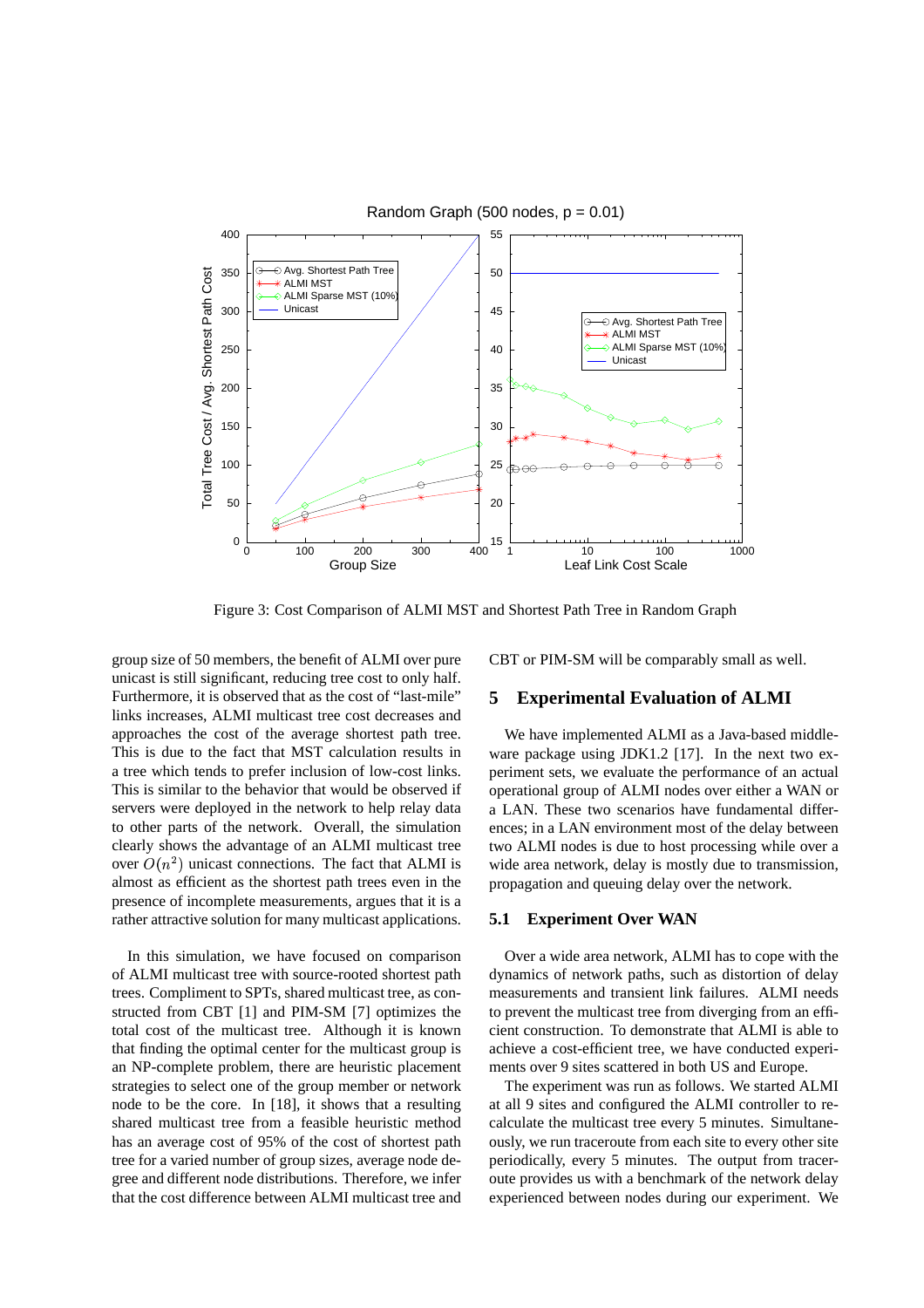

Figure 4: Cost Comparison of ALMI MST and Shortest Path Tree in Transit-Stub Graph

then compare the total delay of an MST computed from the traceroute measurements to that of the ALMI multicast tree computed by the ALMI controller. For this experiment, we used the traceroute measured delay as the ALMI tree link cost in order to achieve a fair comparison. In other words, the comparison reflects only the difference of tree composition, excluding the distortion caused by delay measurements at the application level.



Figure 5: Evaluation of ALMI MST in WAN Test

Figure 5 shows the result of a six hour test run of a single multicast session. Initially, the cost of ALMI multicast tree is very high, since the ALMI controller does not have *a priori* topological knowledge about group members and randomly connects members to each other at the beginning of the session. However, the ALMI tree cost was quickly brought down at the next re-calculation of the tree and stays close to the real MST cost, as the controller periodically gathers measurement reports from group members and updates the ALMI MST. There are two spikes in the ALMI MST, at time units 22 and 36 respectively. Analyzing the traces, we found that both points are caused by transient network failures. In the first case, one of a pair of two nodes, who are very close to each other, detects the other end as unreachable and connects to a much higher cost neighbor. In the second case, one node experiences temporary network failure and is timed out at the controller. The network recovers after approximately 15 minutes and the node re-joins the group but is randomly assigned a new parent. The presence of a new member, either at the session beginning or during the session, always introduces sub-optimality of the tree since they are randomly connected to the rest of the ALMI multicast tree. A more intelligent controller may be able to use one of the Internet services such as in [9, 16, 13] to estimate the topological information of a new member and initialize its connection more efficiently. We conclude from this experiment that ALMI is able to use application perceived delay to construct an efficient multicast distribution tree in a highly dynamic network environment.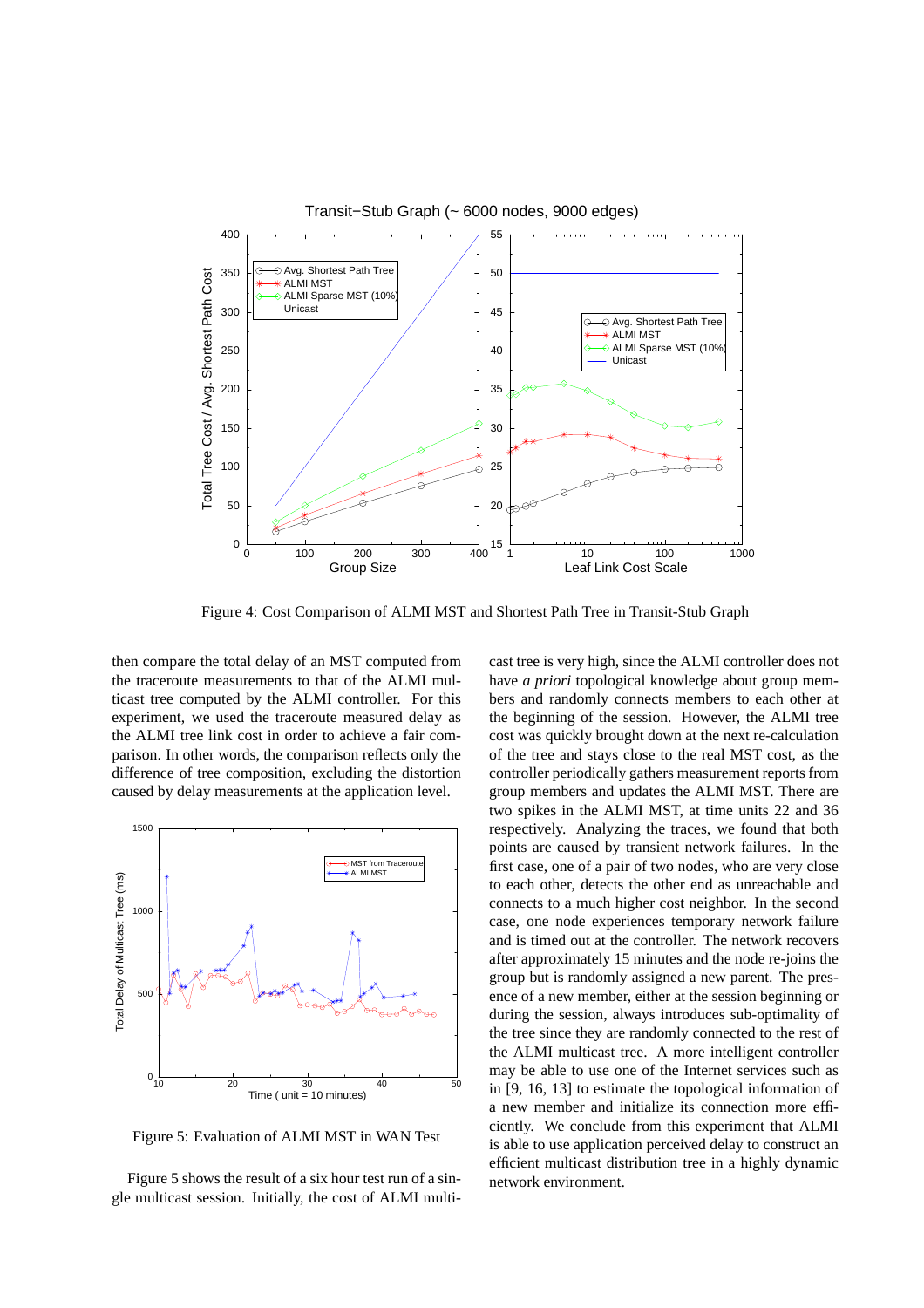#### **5.2 Experiment Over LAN**

In this experiment, we test a scenario where network bandwidth is higher than what end-systems can consume, and test the forwarding processing delay caused by ALMI processing. We used a Sun Ultra-1 attached to a 10Mb/s Ethernet network as a source sending data to several Pentium III - class PCs connected over a 100 Mb/s LAN. We vary the number of intermediate data relaying hops and measure the throughput at the last hop. In this experiment, we use TCP connection between nodes and confine the controller to connect members as a chain in order to capture the effect of ALMI member node forwarding.

From Table 1, we observe that the throughput achieved in all cases remains stable regardless of the number of intermediate hops. This shows that ALMI processing delay does not increase with the higher number of data relaying hops. From a scalability point of view, this means that the overall TCP throughput achieved in a session is decided by the slowest network path or intermediate hop, but is not affected by the aggregation of bottlenecks if there are multiple. On the other hand, if we look at Table 1 vertically, we see that the processing delay associated with each packet is relatively high, especially for small size packets. This is due to the fact that the Java virtual machine is still comparably slow even in the presence of JIT. However, we believe this gap will be reduced in the near future with the advances of better compilers and faster CPUs.

### **6 Related Work**

Challenging the conventional wisdom of IP multicast, ALMI explores an alternative architecture to apply multicast paradigm in the current Internet. There are two closely related projects emerging independently at the same time which have very similar objectives as ALMI does. Yallcast [8], aims to extend the Internet multicast architecture and defines a set of protocol for host-based content distribution either through tunneled unicast connections or IP multicast wherever available. It uses a *rendezvous host* to bootstrap group members into the multicast tree. The functionality of the *rendezvous host* is similar to ALMI's group controller, it is only used to inform new members about several current members in the tree and is not connected to the multicast data paths. Yallcast creates a shared multicast tree using a distributed routing protocol. It also maintains a mesh topology among group members to ensure that the multicast group is not partitioned. Overall, Yallcast envisions the deployment of IP multicast into small and disjunct network islands and provides a rudimentary architecture for global multicast. In contrast to Yallcast, Endsystem Multicast [4] is more similar to ALMI in aiming towards small and sparse group communication applications. In Endsystem Multicast, group members are self-organized into multicast trees using a DVMRP [6] like routing protocol and creates source-based multicast tress. It require members to periodically broadcast refresh messages to keep the multicast tree partition free. A companion protocol of Endsystem Multicast is called Narada, which focuses on optimizing the efficiency of the overlay, in terms of delay bounds, based on end-to-end measurements. Both Yallcast and Endsystem Multicast are still in their initial evaluation stage and at this point, we are not aware of any performance reports. Although, Yallcast and Endsystem Multicast have their end goals align with those of ALMI, the tree construction algorithms are very different in all three protocols. Both Yallcast and Endsystem Multicast try to leverage the existing multicast routing protocols and re-apply them at the application level. However, we argue that one of the fundamental complexities comes with IP multicast is its complication in routing protocols. Although, at the application level, such complexity can be greatly reduced, due to the number of nodes involved is much fewer than the number of routers all over the Internet, a fully distributed algorithm may still cause excessive control overheads and incur reliability problems, which are the same problems as existed in current multicast routing protocols. A centralized control protocol as the one in ALMI, with careful design of redundancy, can simplify the matter greatly and provides a more reliable mechanism to prevent tree partitions and routing loops.

There are other relevant projects that also deploy multicast at the application level, with more emphasis on each specific applications. RMX [3] is a project that installs multicast proxies to connect islands of IP multicast with co-located homogeneous receivers. Besides relaying data, an RMX proxy also adapts to the heterogeneous environment using detailed application knowledge. For example, an RMX proxy can act as a transcoder to accommodate the low bandwidth receivers. The tree configuration among RMX proxies are static right now and there is no self-configuration and adaptation aspects of the multicast overlay as of this writing. AMRoute [2] is a protocol for host-based multicast over mobile wireless networks. It assumes the existence of an underlying broadcast mechanism for configuration purposes. AM-Route continuously creates a mesh of bidirectional tunnels between a pair of group members. Additionally, each multicast group has a *core node* which is responsible for the initial signaling and tree creation. The AM-Route core uses a source routing approach, where source is the core node itself, and selects a subset of the available virtual mesh links to form a multicast distribution tree. The core can also migrate dynamically according to group membership and network connectivity. Both of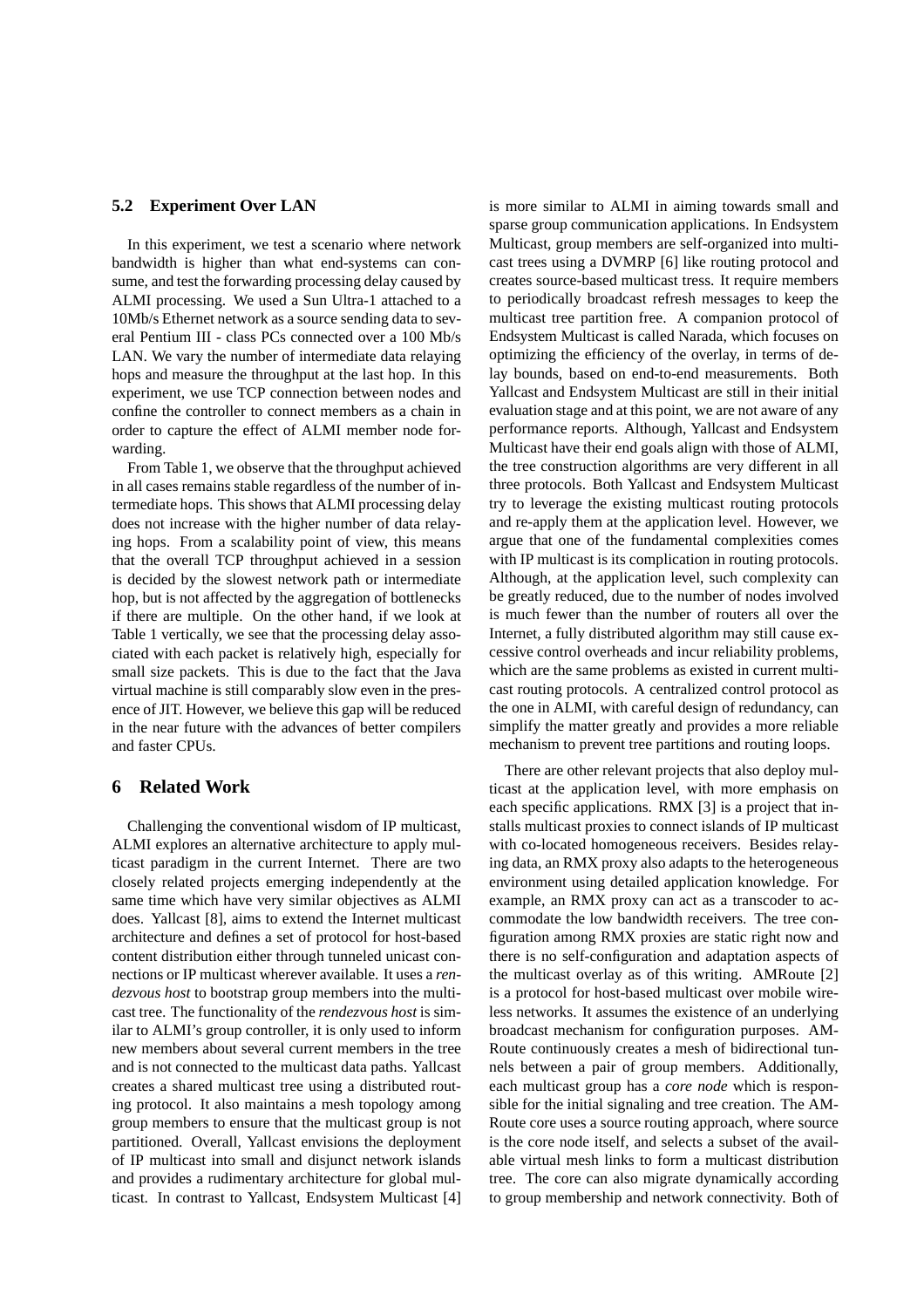| packet size | Zero Hop $(KB/S)$ | <b>One Hop</b> (KB/S) | Two Hops (KB/S) |
|-------------|-------------------|-----------------------|-----------------|
| 64          | 156.83            | 154.83                | 153.994         |
| 128         | 278.57            | 209.98                | 190.56          |
| 256         | 489.26            | 439.19                | 422.69          |
| 512         | 657.81            | 642.83                | 609.13          |
| 1024        | 752.47            | 732.85                | 769.74          |
| 2048        | 800.55            | 797.33                | 788.63          |
| 4096        | 813.84            | 813.18                | 836.82          |

Table 1: Experiment of ALMI forwarding delay in end systems

these projects bear similarities to ALMI, yet ALMI is defined as a more general infrastructure for a wide range of applications rather than for a specific application or environment.

## **7 Conclusions and Future Work**

This paper presented ALMI, an application level multicast infrastructure, that has been designed and built to provide a solution for multi-sender multicast communication which scales to a large number of communication groups with small number of members, and does not depend on multicast support at the IP layer. This solution provides a multicast middleware which is implemented above the sockets layer. Application level multicast offers accelerated deployment, simplified configuration and better access control at the cost of small additional traffic load in the network. Simulation results, along with initial experimentation results indicate that the performance tradeoff is quite small and that ALMI multicast trees are close to the efficiency of IP multicast trees. Since application level multicast is implemented in the user space, it allows more flexibility in customizing some application related modules, e.g. data transcoding, error recovery, flow control, scheduling, differentiated message handling and security.

We plan to extend this work in multiple ways. We are enhancing the performance evaluation work to include experiments with a larger number of nodes, as well as integrating with real life applications so that, besides control, data performance characteristics can be studied in detail. In addition, we plan to implement and study in more detail application specific modules such as end-toend reliability, naming and security. In terms of speeding the performance of our middleware, we will explore options of moving parts of the forwarding functionality to an OS kernel and defining an interface between ALMI and the OS specific parts.

#### **8 Acknowledgment**

Our sincere thanks to the following people for their generosity of letting us use their computing resources for conducting our experiments: Ernst Biersack of Eurecom, France; Andreas Festag of TU Berlin, Germany; Aiguo Fei of University of California, Los Angeles; Ralph Keller of ETH Zurich; Manamohan Mysore of University of California, San Diego; Christos Papadopoulos of University of Southern California; Injong Rhee of North Carolina State University; Ellen Zegura and Peter Wan of Georgia Institute of Technology. Without their help, this work would never have been completed.

### **References**

- [1] A. Ballardie. Core Based Trees (CBT version 2) Multicast Routing - Protocol Specification. RFC 2189, 1997.
- [2] E. Bommaiah, L Mingyan, A. Mcauley, and R. Talpade. Amroute: Adhoc multicast routing protocol. Internet Draft, August 1998.
- [3] Y. Chawathe, S. McCanne, and E. Brewer. RMX: Reliable Multicast in Heterogeneous Networks. In *Proc. IEEE INFOCOM 2000*, Tel Aviv, Israel, March 2000.
- [4] Y. Chu, S. Rao, and H. Zhang. A Case For EndSystem Multicast. In *Proceedings of ACM Sigmetrics*, Santa Clara, CA, June 2000.
- [5] J. Crowcroft, Z. Wang, A. Gosh, and C. Diot. RMFP: A Reliable Multicast Framing Protocol. Internet Draft, March 1997.
- [6] Distance Vector Multicast Routing Protocol DVMRP. RFC 1812.
- [7] D. Estrin, V. Jacobson, D. Farinacci, L. Wei, S. Deering, M. Handley, D. Thaler, C. Liu, Sharma P., and A. Helmy. Protocol Independent Multicast-Sparse Mode (PIM-SM): Motivation and Architecture. Internet Engineering Task Force, August 1998.
- [8] P. Francis. Yallcast: Extending the Internet Multicast Architecture. http://www.yallcast.com, September 1999.
- [9] P. Francis, S. Jamin, V. Paxson, L. Zhang, D. Gryniewicz, and Y. Jin. An Architecture for a Global Internet Host Distance Estimation Service. In *Proc. IEEE INFOCOM*, 1999.